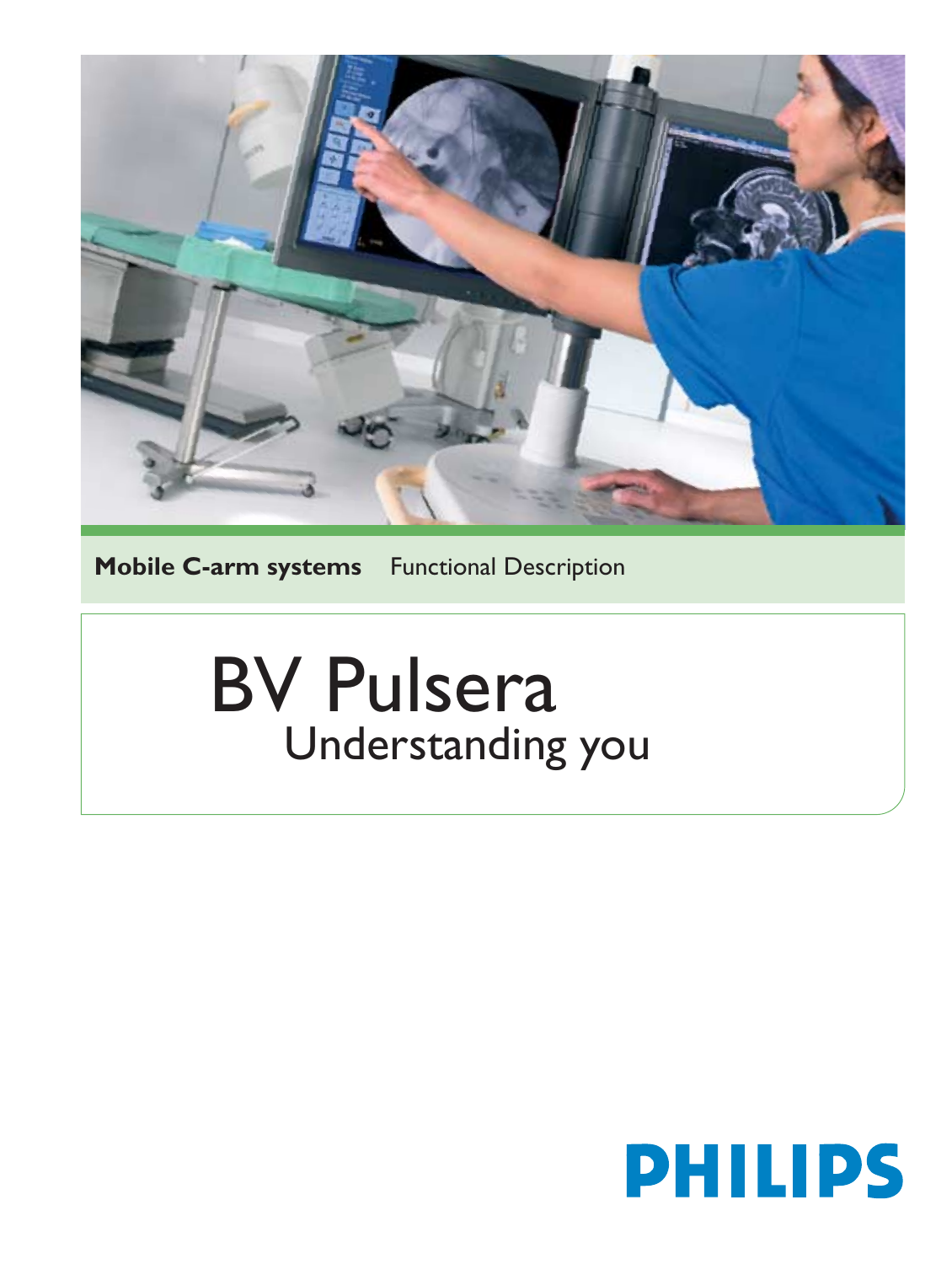### **Contents**

- **3 BV Pulsera**
- **4 System overview**

#### **6 Advanced functionality**

Mobile C-arm stand X-ray generation X-ray collimation Imaging system X-ray modes Image processing Extended image post-processing Vascular imaging functionality Mobile View Station System controls - User interface on C-arm stand - User interface on Mobile View Station - Handheld remote control Customer support

#### **10 Options**

Laser alignment tool Laser aiming device Medical DVD Recorder Video paper/transparency printer Video paper printer ViewForum Surgical Workstation Fully integrated DICOM solution 18" color LCD Monitors Touchscreen LCD height adjustment

#### **11 Accessories**

C-arm spring bow for sterilizable covers Sterilizable covers Cassette holder

#### **14 Technical specifications**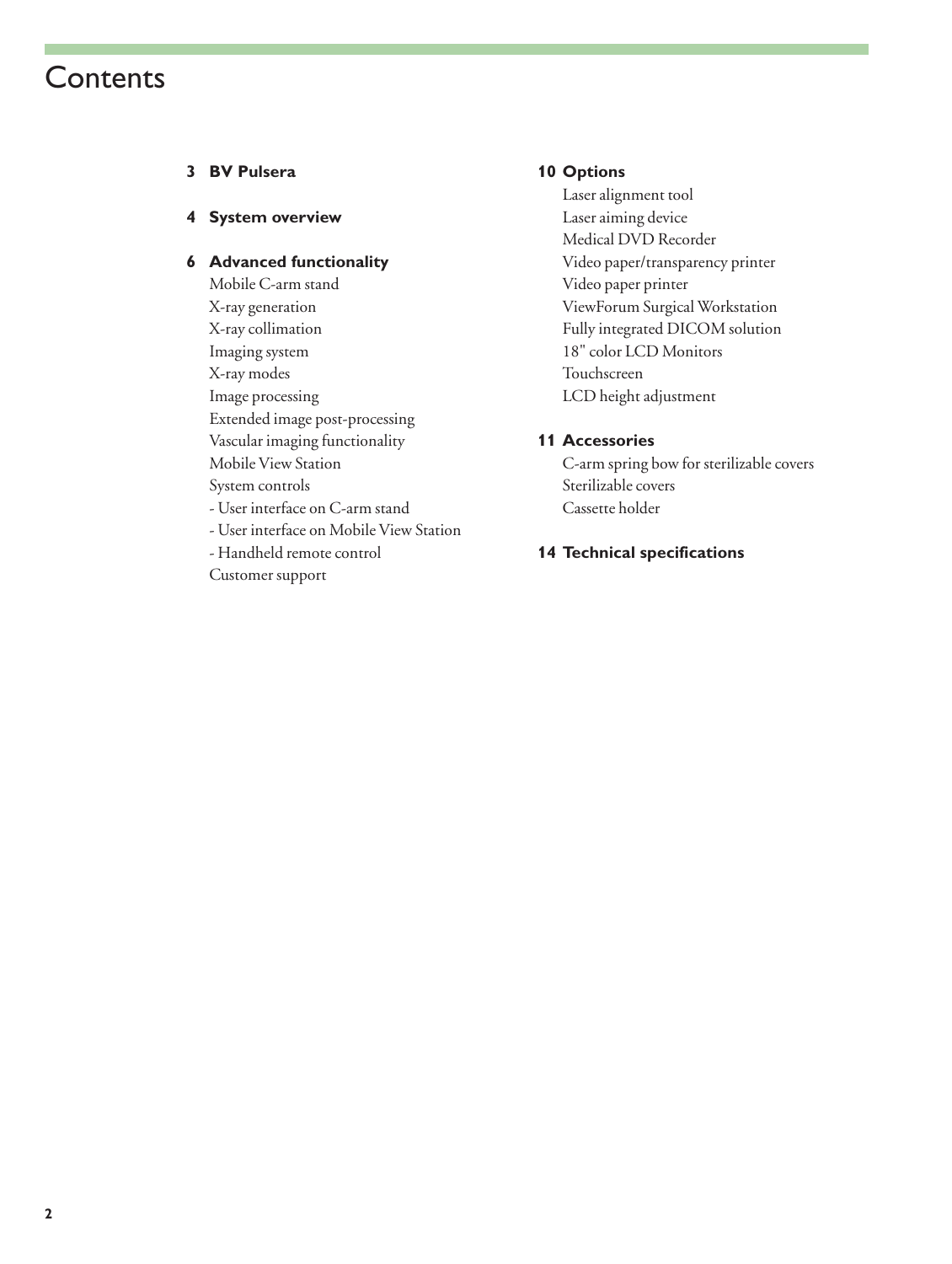## BV Pulsera

#### Understanding you

The BV Pulsera is a powerful mobile fluoroscopy system for the most challenging surgical-and interventional procedures. The powerful pulsed technology allows you to go the distance in longer studies, capture moving antomy and see through your largest patient

SmartVision, a highly advanced, full digital 1 Kx1K imaging chain in combination with unique state-ofthe-art image processing algorithms (including BodySmart and Automatic Shutter Positioning) provides you with high quality images at the lowest possible dose.

The ultra compact Mobile View Station perfectly fits in the surgical workflow. The unique intelligent viewing concept of the Mobile View Station provides the user with easy transportation, easy and intuitive system set-up and optimal viewing capabilities.

The interventional powerhouse comes with a 9"or 12"image intensifier, and can handle the most advanced interventions as well as all routine and special procedures:

- Cardiovascular procedures (peripheral/abdominal/cerebral, interventions)
- Orthopedic surgery (fractures, fixation)
- Abdominal surgery (cholangiography, urological exams)
- Neurosurgical procedures (pain management, vertebroplasty)
- Thoracic surgery

Whatever your situation, the BV Pulsera shows everything you need to see during surgical- and interventional procedures.







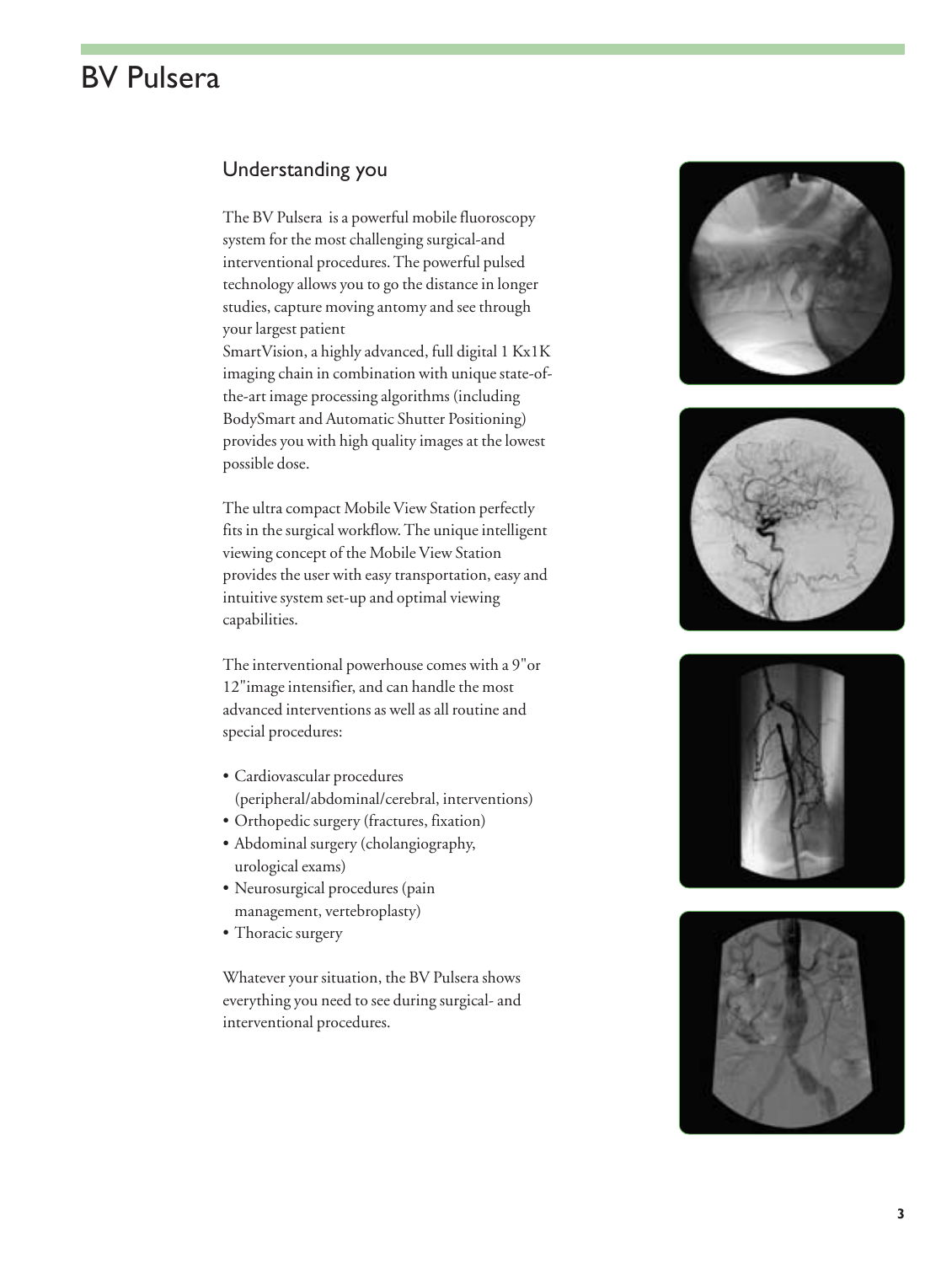# System overview BV Pulsera

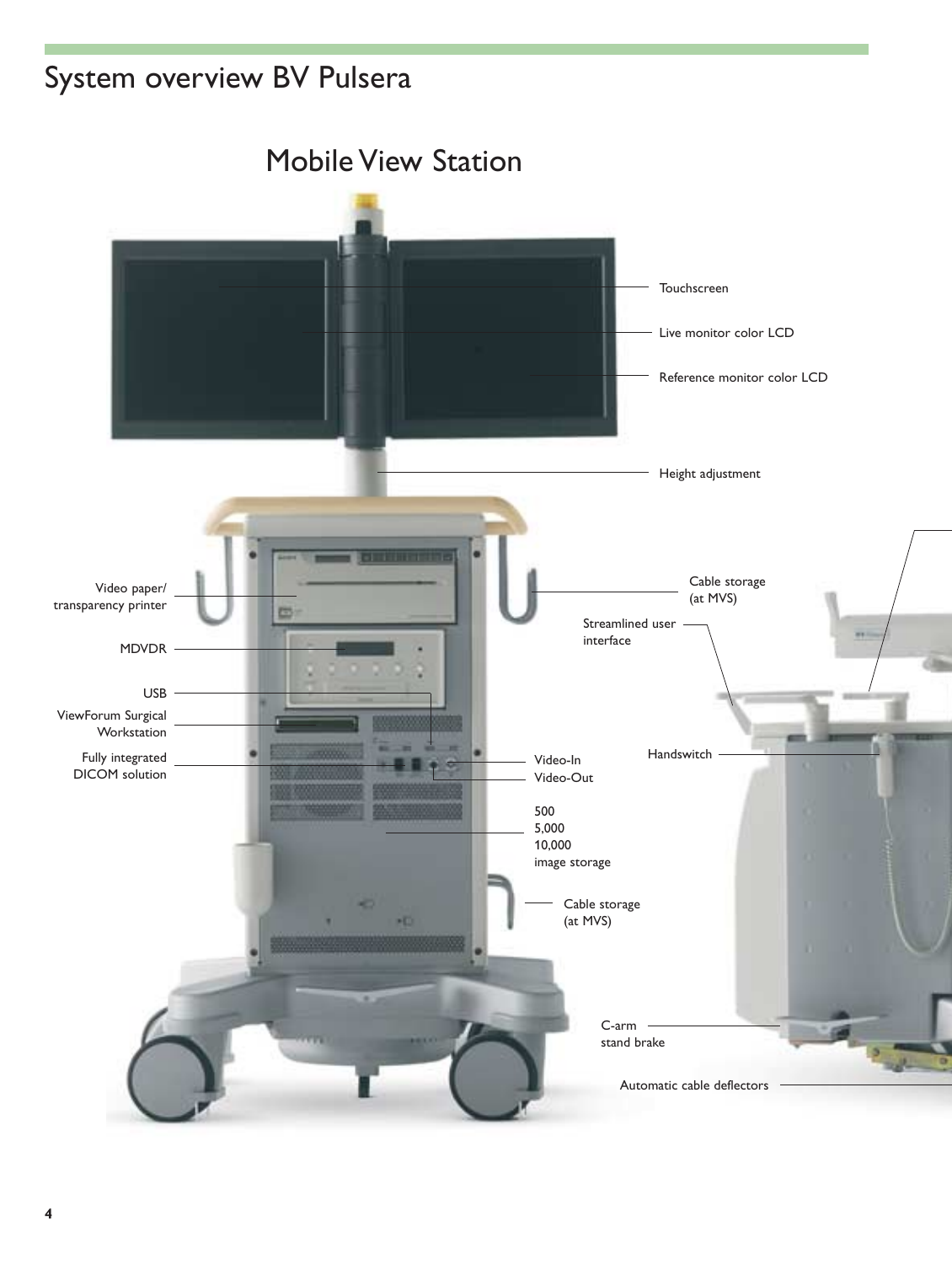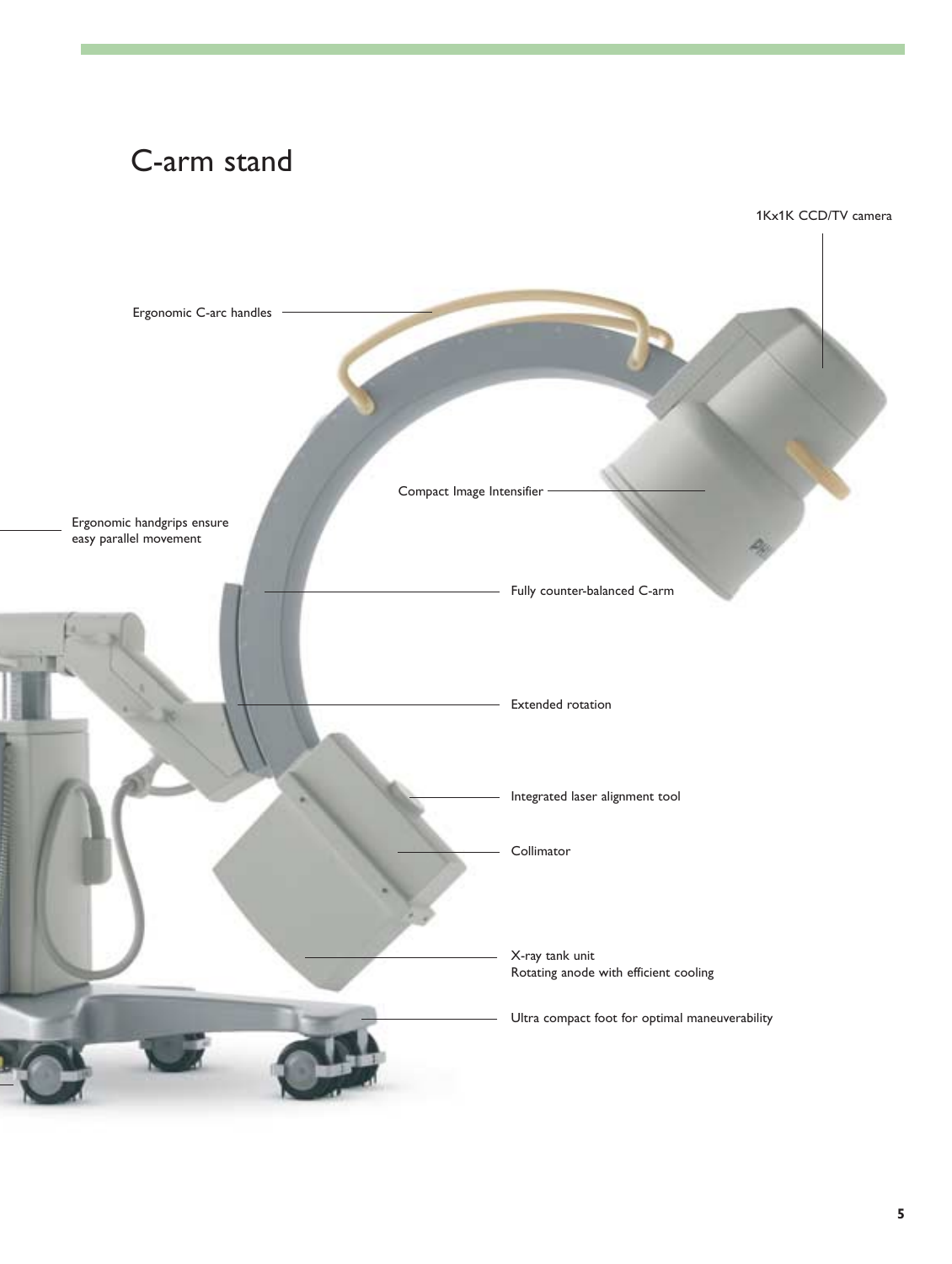# Advanced functionality

#### Everything you want to do

The BV Pulsera consists of a mobile C-arm stand and a Mobile View Station. It offers a choice of Xray and imaging functionality, as well as a variety of options and accessories. The functionality of the complete system is described in the following pages and the text that is important for you depends on the system configuration chosen.

#### **Mobile C-arm stand**

- Ultra compact foot including pushbar and handles for easy maneuverability and positioning of the stand.
- Compact, counterbalanced C-arm provides all required projections.
- Extended rotation: C-arm rotates a full 135º
- C-arm has a very low lateral position.
- Rear wheel steering concept for easy maneuverability and positioning of the stand
- Dedicated parallel movement with ergonomically designed handgrips for easy positioning alongside operating table.
- Source to Image Distance (SID) is 100 cm.
- Streamlined user interface for easy control during procedures.
- Cable deflectors brush aside any floor cables.
- System includes footswitch, handswitch, radiation indicator.
- Remote control
- Laser alignment tool
- Ergonomically designed C-arc handles guarantee easy C-arc positioning.

#### **X-ray generation**

- Rotating anode X-ray tube with excellent cooling rate for the most demanding interventional procedures.
- Pulsed Acquisition Mode
- Pulsed Fluoroscopy Mode
- Because of the integrated pre-filter, the compact converter X-ray generator ensures a homogeneous X-ray spectrum with the lowest possible skin radiation.
- BodySmart will find the region of interest, define the optimal measuring field and follow the region of interest, ensuring optimal kV/mA settings and resulting in the best possible image quality.
- Anatomically Programmed Fluoroscopy (APF) sets fluoroscopy parameters automatically, providing consistent image quality for every examination type.
- Automatic High Penetration for optimal image quality in heavy objects even in the steepest projections e.g., lateral hip.



The ultra compact foot ensures easy maneuverability and positioning of stand.





C-arm steering with parallel movement for positioning alongside operating table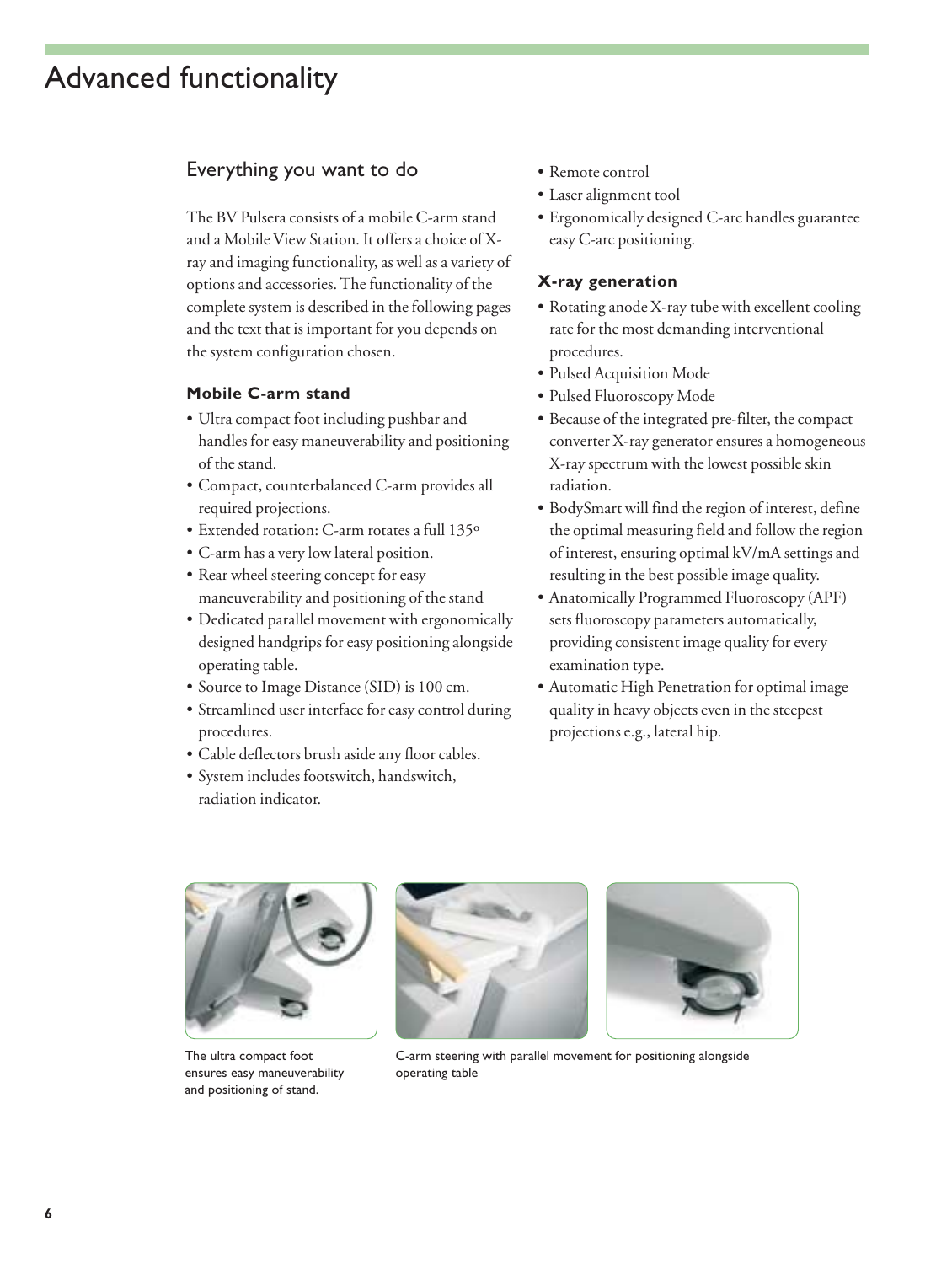#### **X-ray collimation**

- Full lead shutters can be rotated and moved together or independently to provide real protection against direct radiation and thus reduce scatter radiation.
- An additional beam filter (of 0.1 mm Cu) reduces patient and clinical staff skin dose by 40% over conventional filters.
- Shutters and Iris can be set on Last Image Hold.
- The Iris collimator limits the X-ray beam to the actual field of the image intensifier
- Automatic Shutter Positioning for functionality that will position the shutters according to the region of interest with one touch of a button

#### **Imaging System**

- Choice of two triple-mode, image intensifier configurations:
	- 23/17/14 cm (9/7/5").
- 31/23/17 cm (12/9/7").
- Compact CCD/TV camera
- Image rotation digital, live and on Last Image Hold
- Carbon fiber X-ray grid.
- Digital rotation and mirroring up/down and left/right
- 1 K2 imaging throughout whole imaging chain

#### **X-ray modes**

- Low Dose Fluoroscopy with Last Image Hold.
- High Definition Fluoroscopy with Last Image Hold.
- Real pulsed fluoroscopy (12.5 pulses/second) providing low dose motion blur-free fluoroscopic images.
- Half- and quarter dose pulsed fluoro modes reduce dose up to 75%.
- SharpShot digital exposure mode for diagnostic quality images and archiving purposes ld.
- Radiographic mode for cassette exposures.
- Image grab

#### **Image processing**

SmartVision, a highly advanced, full digital 1Kx1K imaging chain in combination with unique state-ofthe art image processing functions ( like BodySmart, Automatic Shutter Positioning, advanced noise reduction algorithms) includes:

- Dedicated 12-bit image pipeline processor.
- Adaptive temporal recursive filtering for noise integration
- Vignette correction
- Dynamic movement detection to reduce motion blurring.
- Real-time 2D edge enhancement, contrast, and brightness control
- Automatic contrast and brightness on the Mobile View Station
- Annotation.
- Video invert.

#### **Extended image post-processing**

- Zoom and roam: 200% real-time magnification on any section of an image.
- Measurement function for precisely quantifying lengths and angles in an image.
- Electronic shutters to block out over-exposed image areas.

Image post-processing functionality availability on the left monitor of the MVS . This functionality provides easy access to the different menus, performing patient administation or postprocessing on acquired images, with a tip of your finger.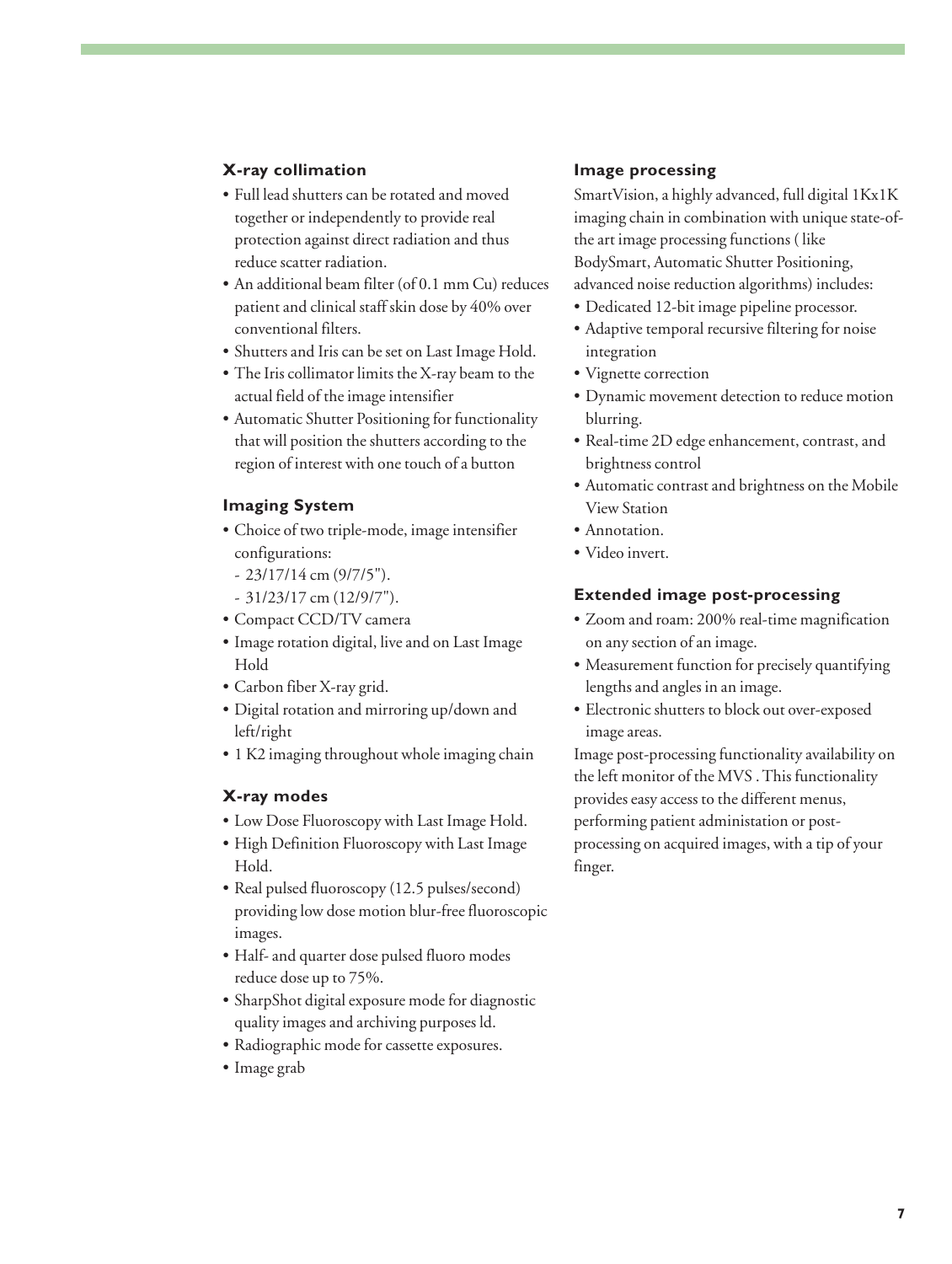# Advanced functionality

#### **Vascular imaging functionality**

- Subtracted fluoroscopy mode displays images in subtracted mode.
- Trace-subtract shows maximum opacification of vasculature using CO2 or iodine contrast.
- ViewTrace creating a trace image, post processed
- Roadmap images support catheter guidance.
- SmartMask reduces dose and contrast medium usage by re-using previously acquired mask images for roadmapping
- Remask lets you reselect the best image in your run as a mask image for contrast runs.
- Landmarking highlights background anatomy for reference.
- Real-time pixel shift compensates for movement artifacts.
- Subtraction on/off simplifies the orientation for subtracted images or during roadmap procedures. (Remote control, MVS)

#### **Vascular image**

The Vascular Package, which includes subtraction, can easily be combined with Extended Processing functions such as Zoom and Measure



Choose either a 9"or 12" triple-mode image intensifier, to match your applicational requirements



The Vascular Package, which includes subtraction, can easily be combined with Extended Processing functions such as Zoom and Measure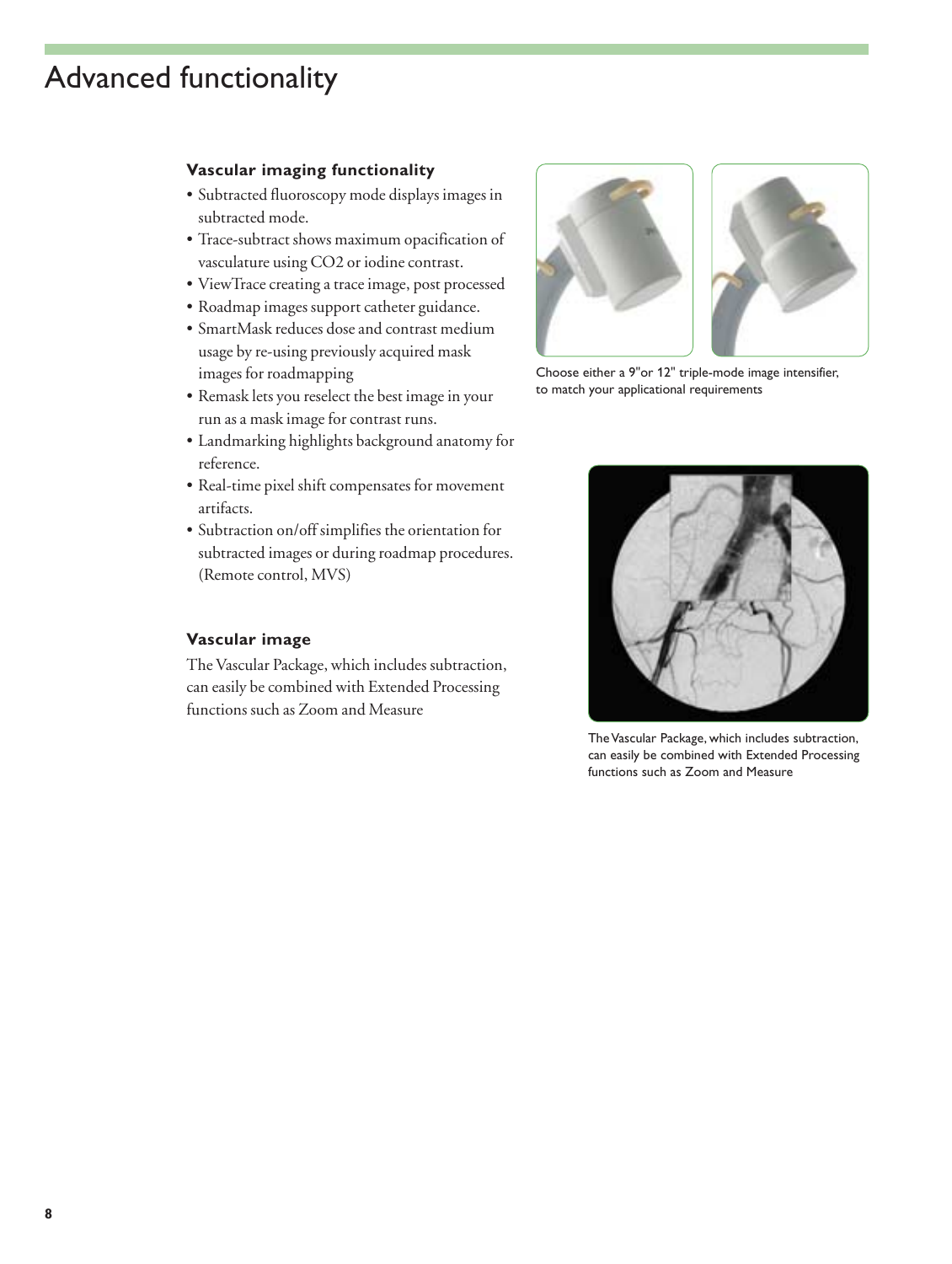#### **Mobile View Station with unique intelligent viewing concept**

The ultra compact Mobile View Station perfectly fits in the surgical workflow. The unique intelligent viewing concept of the Mobile View Station provides you with easy transportation, easy system set-up, flexible monitor positions and extended viewing capabilities. When the Mobile View Station is in the OR, patient demographics can easily be entered manually or retrieved via the hospital network. After entering these data, the monitors can be rotated and the clean side of the MVS can be positioned as close as possible to the operating table and operating staff. Depending on the way you work – standing or seated- excellent viewing is guaranteed by the height adjustment possibilities of the monitors. After the procedure is finished, you simply turn the monitors 180 degrees and you can post-process the images and send the to the PACS.







Two different types of LCD monitors can be provided:

- 18" standard color LCD monitors providing optimal image quality
- 18" high brightness color LCD monitors providing superb image quality.
- Optionally a height adjustment for the monitors is available.

Height of the LCD monitors can be increased/decreased with 25 cm (10"). This stepless height adjustment can be done manually and will bring ergonomical operation, easy transportation and easy storage

- Designed to accommodate paper/transparency printer, Medical DVD Recorder, ViewForum Surgical Workstation and a fully integrated DICOM connectivity solution.
- On top of the standard 500 images, the following memory extensions are available:
	- 5,000 images on hard disk (8 frames/second).
	- 10,000 images on hard disk (25 frames/second).

#### **System controls**

A variety of intuitive system controls provide the utmost flexibility in controlling procedures.

#### **User Interface on C-arm Stand**

- Streamlined user interface for easy control during procedures. Includes pre-set Anatomically Programmed Fluoroscopy parameters (APF).
- Workflow oriented flat panel shows functional separation of keys and can be easily cleaned.
- Choice of language is incorporated into the system (English/French/Spanish/Swedish/ German)

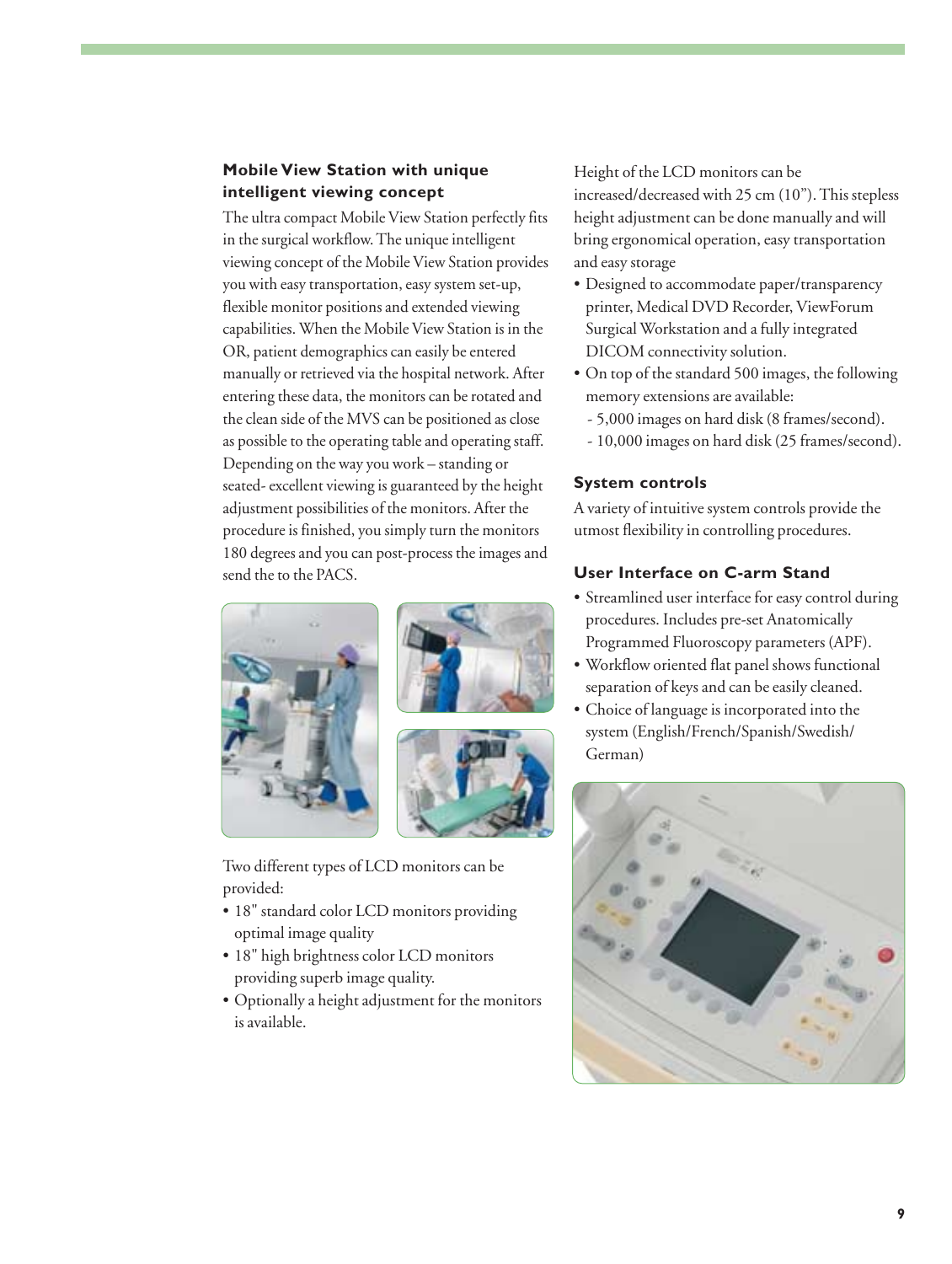# Advanced functionality



#### **User Interface on Mobile View Station**

- Vequion competent user interface consisting of on-screen display and alphanumeric keyboard with touchpad.
- Touchscreen option for the left monitor. Easy access to the different menus, performing patient administation or post-processing on acquired images, with a tip of your finger . Touchscreen is compatible with the High Brightness and Standard color LCD monitors.
- Multi-patient database provides fast access to clinical images and patient data.
- Image handling can be controlled via remote control, C-arm stand, or Mobile Viewing Station.
- Choice of language is incorporated into the system. (English/French/Spanish/Swedish/ German)
- DICOM functionality can be operated at the Mobile View Station.

#### **Safer treatment environment**

With every new system Philips Medical Systems look at how we can incorporate better shielding and improve our X-ray exposure to further reduce dose. A number of Philips unique features help drastically lower dose during procedures:

- Unique beam filters reduce patient skin dose by 40% over conventional filters.
- Pulsed fluoro modes (1/2 dose and (1/4 dose modes) reduce dose up to 75%.
- Independently movable lead shutters provide better radiation protection than semi-transparent shutters.
- SmartMask saves dose and contrast medium by letting you re-use previously acquired subtracted and non-subtracted images as masks for roadmapping.
- The system lets you adjust the collimator, shutters, and image orientation during Last Image Hold without applying radiation.
- Automatic Shutter Positioning will position the shutters according to the region of interest, with one touch of a button.

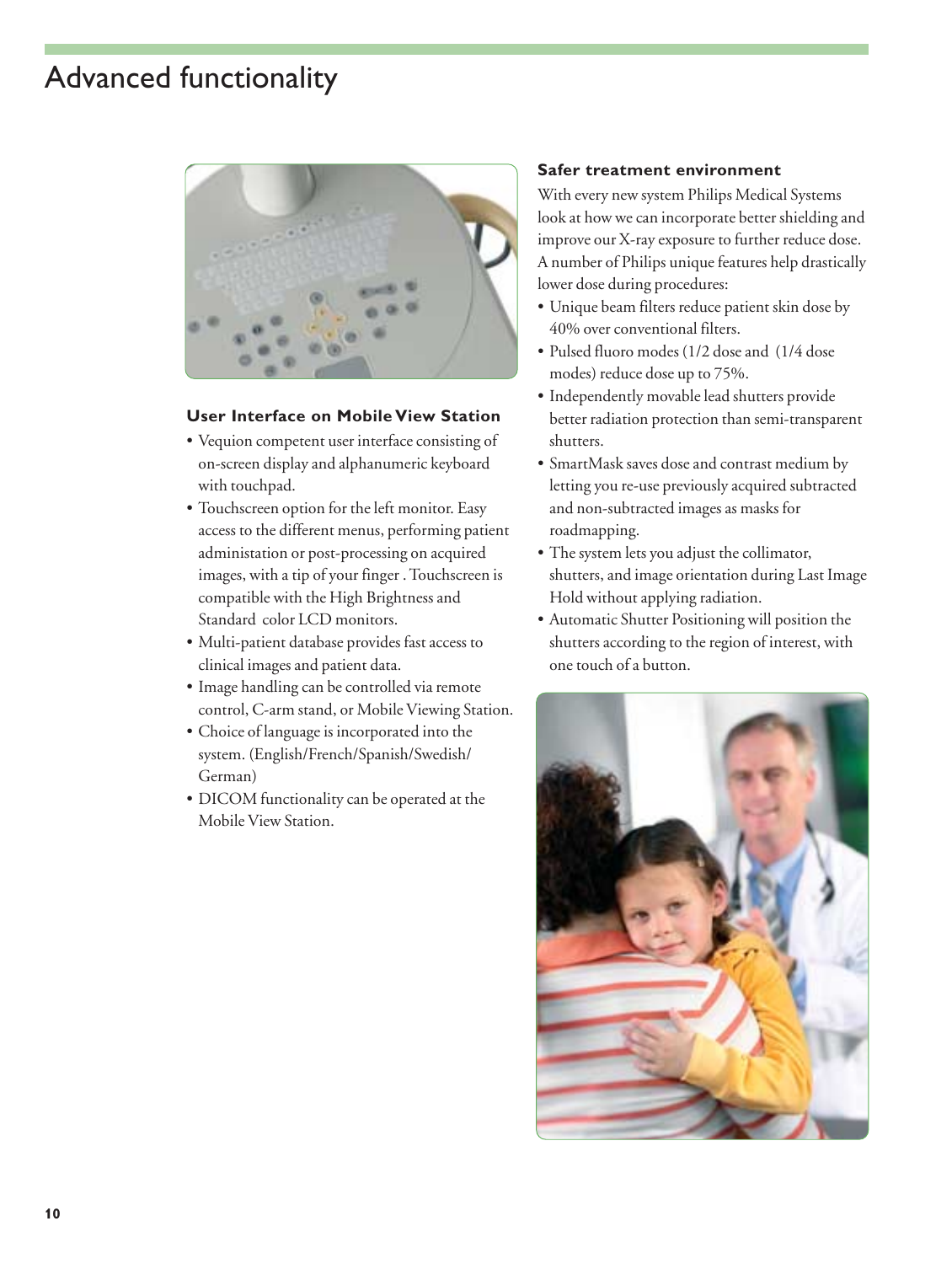#### **Handheld Remote Control**

The remote control unit is a handheld infrared keypad used to control the main image handling functions. For sterile operation, it can be used in a transparent sterile plastic cover. The functions include:

- Run loop
- Overview run/exam
- Retrieve previous image/run
- Retrieve next image/run
- Park image on reference monitor
- Protect image/release image
- SmartMask
- Fluoroscopy mode selection
- II-format selection
- Subtraction on/off
- Image grab

#### **Customer support**

Philips' ongoing commitments to develop futuresafe technology means that your BV Pulsera system can be kept up-to-date throughout its lifecycle, embracing emerging applicational demands, and keeping up with advances in networking and PACS

The Philips CUSTOMerCARE service programs offer a wide and flexible choice of equipment maintenance services, clinical education, financing, remote support, product upgrading and beyondgive the power of choice to keep you BV Pulsera at peak performance.



Remote control provides full control over X-ray modes and image handling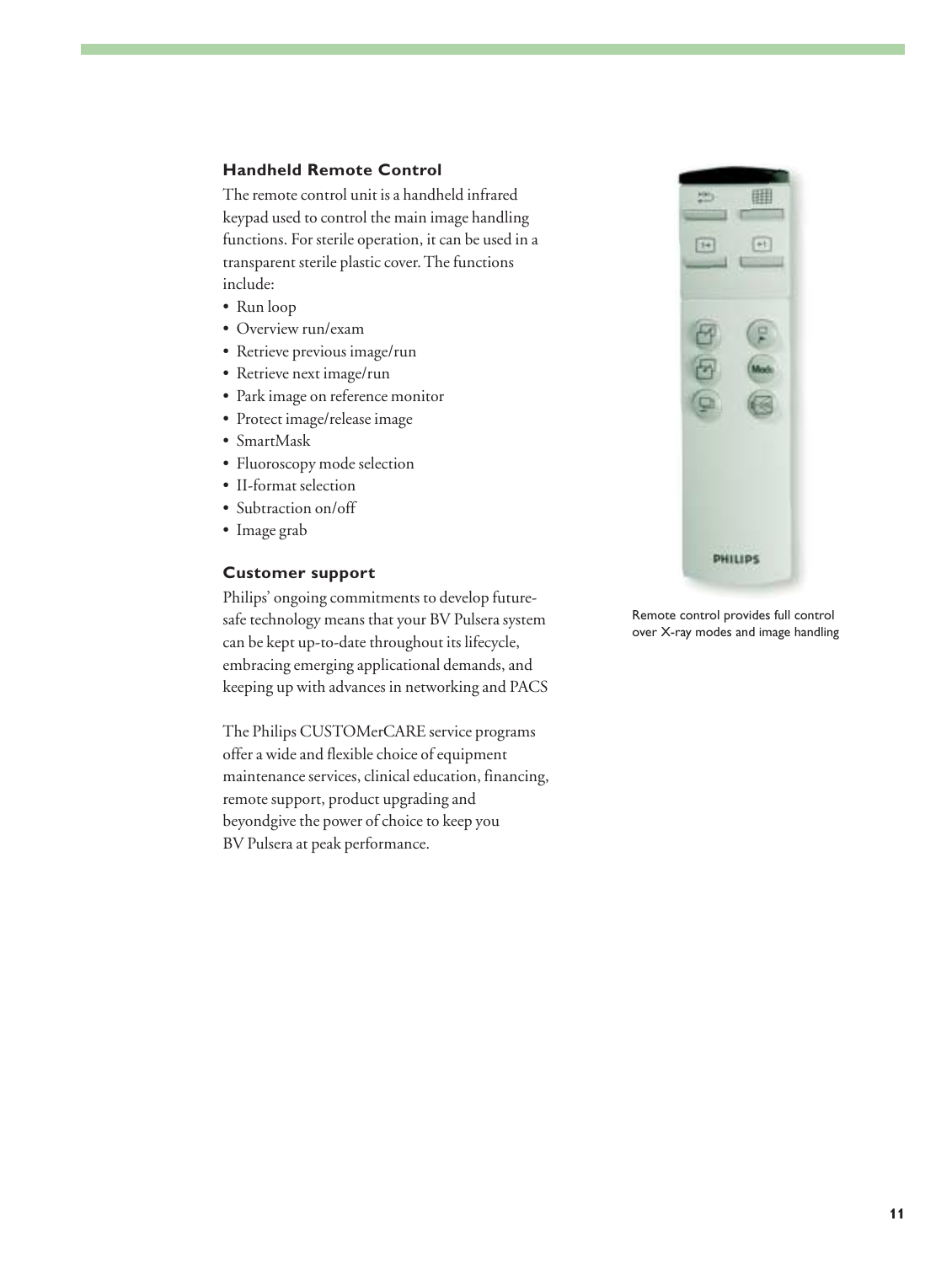### **Options**

#### Handy extras

#### **Laser alignment tool**

The Laser Alignment Tool is an optional positioning device integrated into the X-ray tank unit. It projects an image of a cross on the patient indicating the center of the X-ray beam, which allows the C-arm to be precisely positioned using the least possible radiation (e.g., for locking nail procedures).

#### **Laser Aiming Device**

The Laser Aiming Device is an optional positioning device for use at the Image Intensifier side.

#### **Medical DVD Recorder**

Medical DVD Recorder for automatic recording clinical images on a DVD (up to 2 hours). Both static and dynamic images can be recorded. Review of images on BV family system or a standard PC.

#### **Video paper/transparency printer**

Thermal multi-media printer for printing images (multi-format) from live monitor onto paper or blue transparency.

#### **Video paper printer**

Thermal printer for printing images from live monitor on paper. Hard copies of clinical images can be made during or after examinations.

#### **ViewForum Surgical Workstation**

A workflow enhancer bringing extra efficiency to the OR procedures providing :

- An intuitive multi-purpose platform for handling multi-modality images
- A stand-alone or integrated solution
- DICOM Query and Retrieve/USB storage The ViewForum Surgical Workstation can be extended with the following options:
- MIP/MPR
- Procedure Reporting Package
- DVD DICOM store



#### **Fully integrated DICOM solution**

All BV family systems can be equipped with Philips Integrated DICOM solution which transfers images from the BV family onto the hospital network in a DICOM Secondary or a DICOM XA format. The **Standard DICOM package** supports the DICOM Print and DICOM Store. The **Advanced DICOM package** supports Modality Worklist Management, Modality Performed Procedure Step and Storage Commit.

#### **Color LCD Monitors**

High contrast images can be obtained via the standard or high brightness 18" color LCD monitors.

#### **Touchscreen**

Speeding up workflow with touchscreen added to the (left) monitor. The Vequion competent graphical user interface allows easy patient administation (through different menus) or post processing of the acquired images, with the tip of your finger.

Touchscreen is compatible with the standard and high brightness color LCD monitors.

#### **LCD height adjustment**

This height adjustment can be done manually. The adjustment is stopless, meaning that the monitors can be positioned at any desired height between the lowest and highest position (height adjustment of the LCD monitors is possible with 25 cm).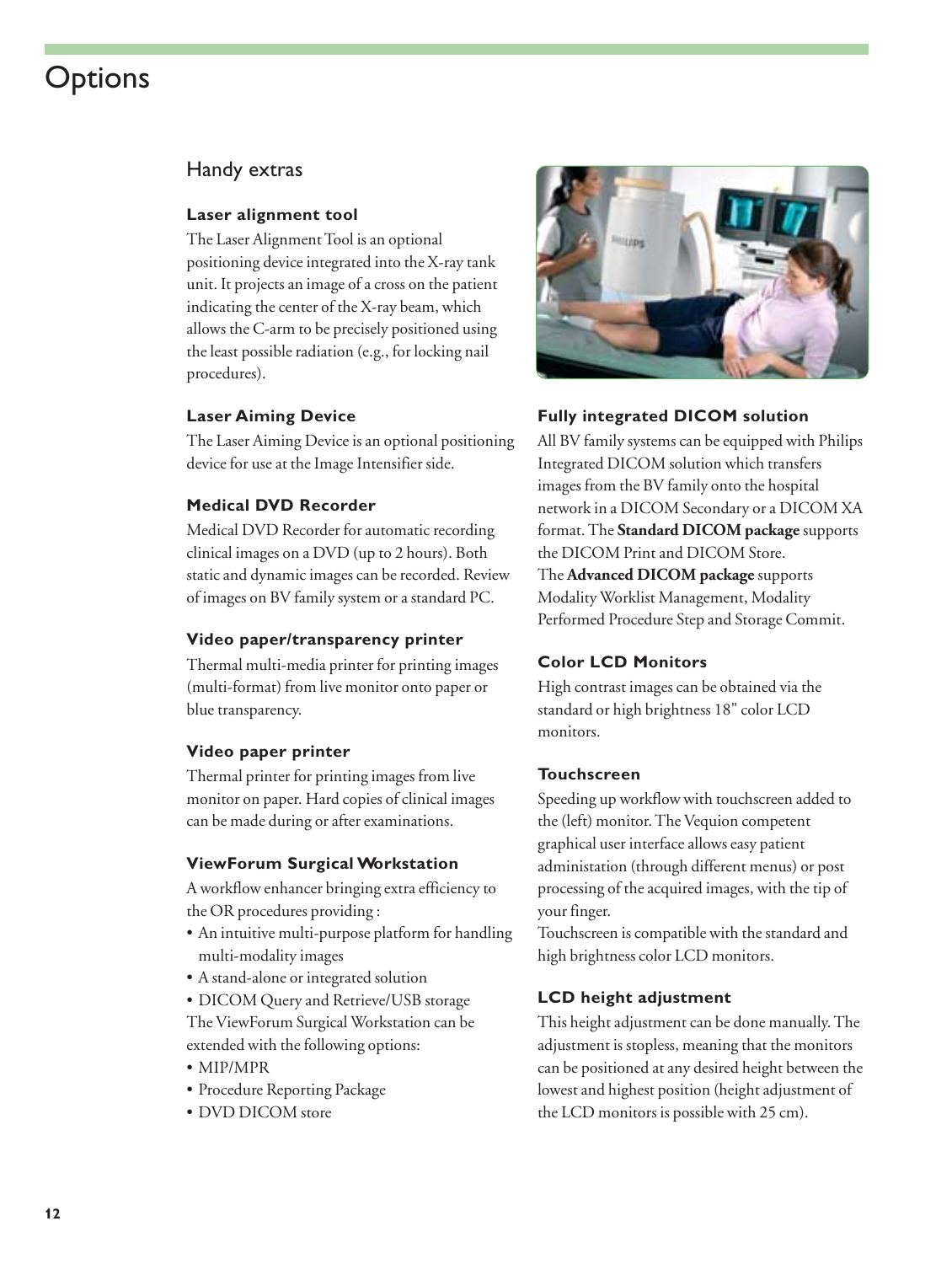## Accessories

#### Making work easier

#### **C-arm spring bow for sterilizable covers**

The spring bow holds the sterilizable covers of the C-arm in position while allowing free movement of the C-arm.

#### **Sterilizable covers**

To help maintain optimal levels of hygiene and sterility in the surgical environment, sterilizable drapes are provided for shielding the X-ray tank unit, image intensifier, and C-arm. Both sterile transparent covers and green fabric covers are available. The green covers are are made of lint-free fabric (35% Trevira, 65% cotton) and are resistant to boiling.

#### **Cassette holder**

The cassette holder is suitable for a standard cassette or a grid-cassette. The holder accommodates two cassette sizes: 24 x 24 cm and 24 x 30 cm. The cassette holder can be rotated a full 360° around the image intensifier field.



The cassette holder can be rotated a full 360° around the image intensifier field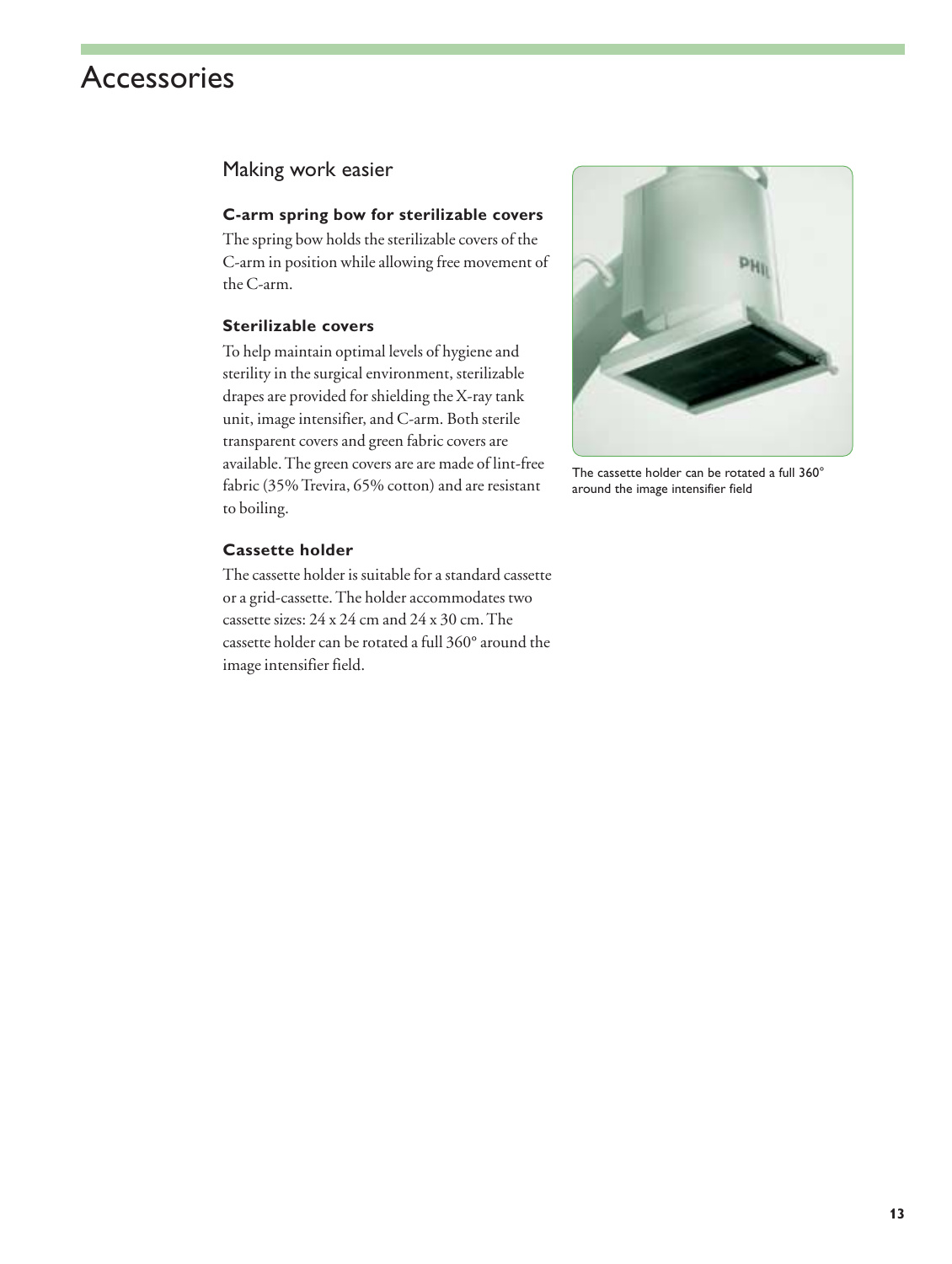# Technical Specifications

| X-ray tube / tank unit                          |                                                                                                   |
|-------------------------------------------------|---------------------------------------------------------------------------------------------------|
| • Tube type                                     | Rotating anode                                                                                    |
| • Nominal focal spot values                     | (IEC 336) 0.3 IEC and 0.6 IEC                                                                     |
| • Nominal X-ray tube voltage                    | 120 kV                                                                                            |
| • Maximum anode heat content                    | 222 kJ = 300 kHU                                                                                  |
| • Anode cooling capacity                        | 52 kJ/min. = 70 kHU/min.                                                                          |
| • Maximum housing heat content                  | 1350 kJ = 1900 kHU                                                                                |
| • Inherent filtration                           | 1.0 Al eq.                                                                                        |
| • Additional filtration                         | 3 mm Al + 0.1 mm Cu                                                                               |
| <b>Collimator unit</b>                          |                                                                                                   |
| <b>Iris collimator</b>                          |                                                                                                   |
| • Type                                          | Circular opening, lead iris leaves                                                                |
| • Indication                                    | During LIH (and also on image)                                                                    |
| <b>Shutters</b>                                 |                                                                                                   |
| • Type                                          | 2 independently movable real lead shutters with steel wedge tip                                   |
| • Rotation                                      | $360^\circ$                                                                                       |
| • Indication                                    | During LIH (and also on image)                                                                    |
| X-ray generator                                 |                                                                                                   |
| • Generator type                                | 80 KHz High Frequency converter, Constant Potential (CP)<br>generator, micro-processor controlled |
| • Max. generator output                         | 7.5 kW                                                                                            |
| • Max. X-ray tube voltage                       | 120 kV                                                                                            |
| • Max. X-ray tube current                       | 100 mA                                                                                            |
| <b>Continuous fluoroscopy</b>                   |                                                                                                   |
| • kV range                                      | 40 to 120 kV                                                                                      |
| • mA range for Low Dose Fluoroscopy mode        | 0.10 to 8.3 mA (up to 10 mA during Auto High Penetration)                                         |
| • mA range for High Definition Fluoroscopy mode | 0.24 to 20.0 mA                                                                                   |
| <b>Pulsed Fluoroscopy</b>                       |                                                                                                   |
| • kV range                                      | 40 to 120 kV                                                                                      |
| • mA peak range                                 | $0.4 - 12$ mA                                                                                     |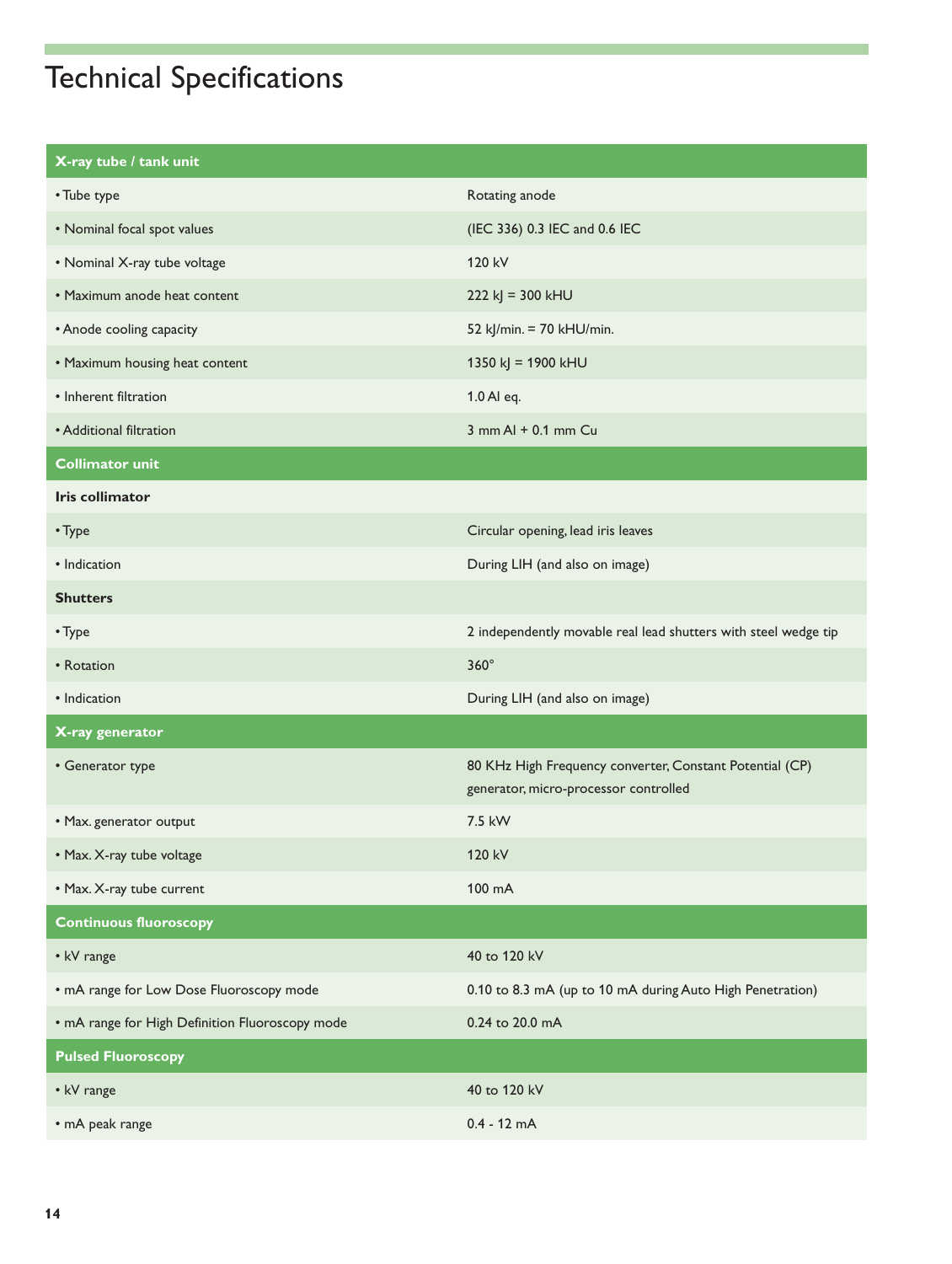| • Pulse widths                         | 24, 40 ms                                                                 |
|----------------------------------------|---------------------------------------------------------------------------|
| • Pulse rate                           | 12.5 pps                                                                  |
| <b>Half Dose Fluoroscopy</b>           |                                                                           |
| • kV range                             | 40-120 kV                                                                 |
| • mA peak range                        | $0.4 - 12$ mA                                                             |
| • Pulse widths                         | 10, 16.6, 24 and 40 ms                                                    |
| • Pulse rate                           | 12.5 pps                                                                  |
| <b>Quarter Dose Fluoroscopy</b>        |                                                                           |
| • kV range                             | 40-120 kV                                                                 |
| • mA peak range                        | $0.4 - 12$ mA                                                             |
| • Pulse widths                         | 10, 16.6, 24 and 40 ms                                                    |
| • Pulse rate                           | 6.25 pps                                                                  |
| <b>Pulsed Exposure</b>                 |                                                                           |
| • kV range                             | 40 - 110 kV                                                               |
| • mA peak range                        | 2.0 to 60.0 mA                                                            |
| • Pulse width                          | 8.0, 9.5 and 11.1 ms                                                      |
| • Pulse rates                          | 3-30 pulses per second                                                    |
| <b>Sharpshot</b>                       |                                                                           |
| • kV range                             | 40 - 110 kV                                                               |
| • mA range                             | 0.90 to 75.0 mA                                                           |
| • Time range                           | 120 ms to 460 ms                                                          |
| Radiography                            |                                                                           |
| • kV range                             | 40 - 110 kV                                                               |
| • mA range                             | 60 mA fixed                                                               |
| • mAs range (R'10 series from ISO 497) | 3.2 to 125 mAs                                                            |
| <b>Detection</b>                       | $360^\circ$                                                               |
| • Image intensifier type               | Triple mode 9" HRC / Triple mode 12"                                      |
| • Nominal II formats                   | 32, 22, and 17 cm (12", 9", and 7")<br>23, 17, and 14 cm (9", 7", and 5") |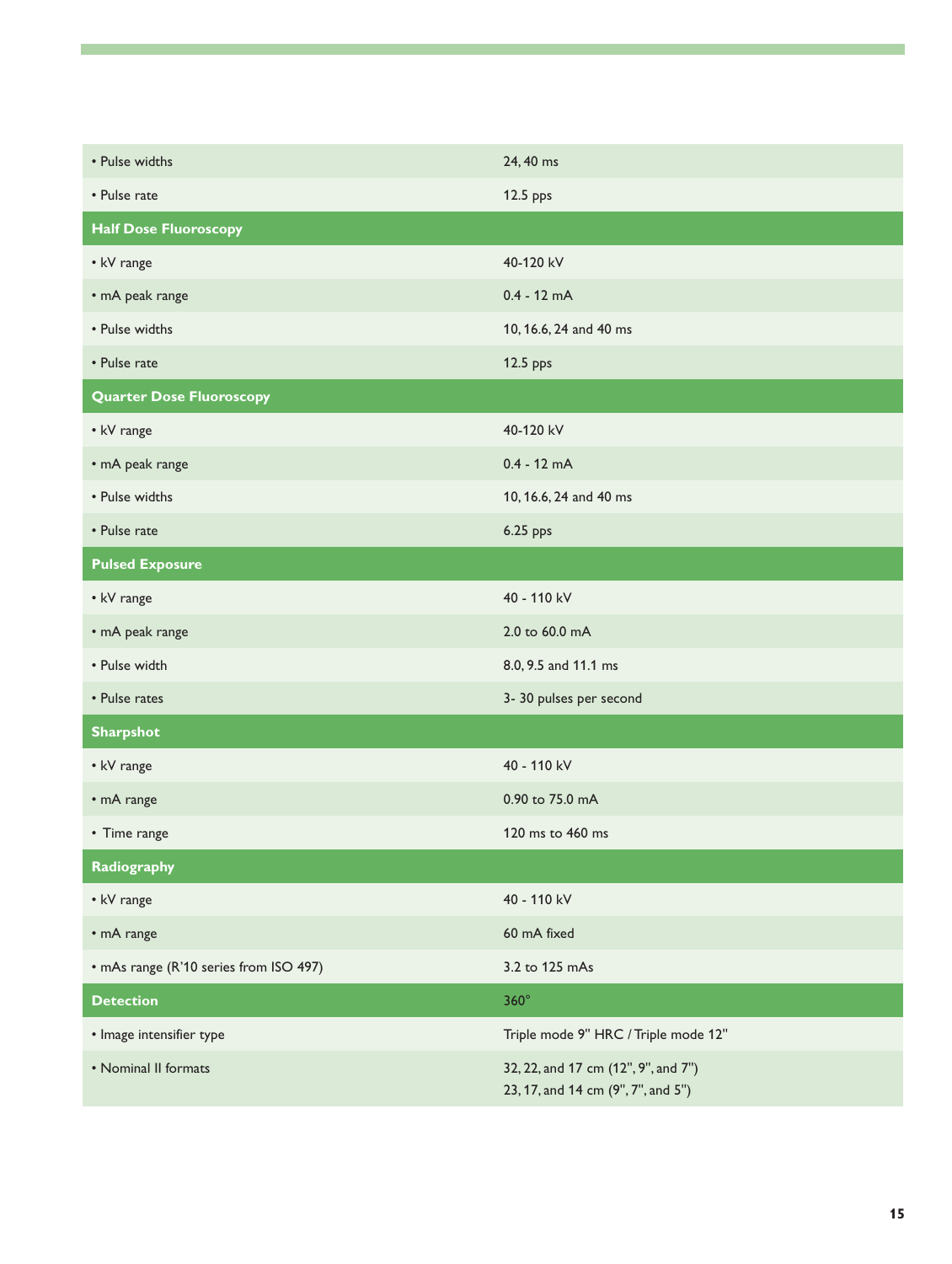# Technical Specifications

| • Entrance screen = Input screen                                            | Cesium Iodine                                                                                                                                                                                     |
|-----------------------------------------------------------------------------|---------------------------------------------------------------------------------------------------------------------------------------------------------------------------------------------------|
| • Detection Quantum Efficiency (DQE)<br>typical [%] according to IEC 1262-5 | 9":58<br>12" : 65                                                                                                                                                                                 |
| • Grid type                                                                 | Circular, carbon fiber; 60 lines/cm Ratio = 1:10 at FFD = 100 cm                                                                                                                                  |
| • TV camera type                                                            | 1024 x 1024 Interline transfer CCD; high resolution                                                                                                                                               |
| • Image rotation                                                            | Digital, Live and on LIH                                                                                                                                                                          |
| • Image reversal                                                            | Yes Digital up/down and left/righ, Live and on LIH                                                                                                                                                |
| • Automatic anatomical measuring field                                      | Yes with 'BodySmart'                                                                                                                                                                              |
| <b>TV</b> monitor                                                           |                                                                                                                                                                                                   |
| • Type: Standard Color LCD monitors                                         | Extra high resolution, high contrast, extra high brightness, 18"<br>screen size, TFT technology, resolution 1280x1024 (hxv), 250cd/m <sup>2</sup>                                                 |
| • High Brightness Color LCD monitors                                        | Extra high resolution, high contrast, extra high brightness, 18"<br>screen size, TFT technology, resolution 1280x1024 (hxv), 500cd/m <sup>2</sup>                                                 |
| Image storage and processing                                                |                                                                                                                                                                                                   |
| • Digital image processor type                                              | Dedicated 12 bit video pipeline processor                                                                                                                                                         |
| • Display image matrix size                                                 | $1024 \times 1280 \times 8$                                                                                                                                                                       |
| • Image storage capacity and max. storage rate                              | 10,000 images max. 30 frames/second<br>5,000 images max. 8 frames/second<br>500 images max. 5 frames/second (standard)                                                                            |
| • Patient data handling                                                     | Multipatient database                                                                                                                                                                             |
| • Image processing                                                          | 2D Edge enhancement (real-time and post processing), Windowing<br>(real-time and post processing), Adaptive Temporal Recursive noise<br>reduction, Movement detection, Mosaic, Replay, Annotation |
| • Processing options                                                        | Subtraction, Roadmapping, Remasking, Trace (max. opacification),<br>ViewTrace, Trace white (CO2 imaging), Memory roadmapping<br>(SmartMask)                                                       |
| Geometry                                                                    |                                                                                                                                                                                                   |
| • Longitudinal movement                                                     | 20 cm (7.9")                                                                                                                                                                                      |
| • Swivel range                                                              | $± 10^{\circ}$                                                                                                                                                                                    |
| • Vertical movement                                                         | 50 cm (+44 cm/-6 cm) Motorized (19.8", +17.3"/- 2.5")                                                                                                                                             |
| • Rotation                                                                  | $\pm$ 180°, with safety stop at $\pm$ 135°                                                                                                                                                        |
| • Angulation                                                                | (orbital movement) +90°, -25°                                                                                                                                                                     |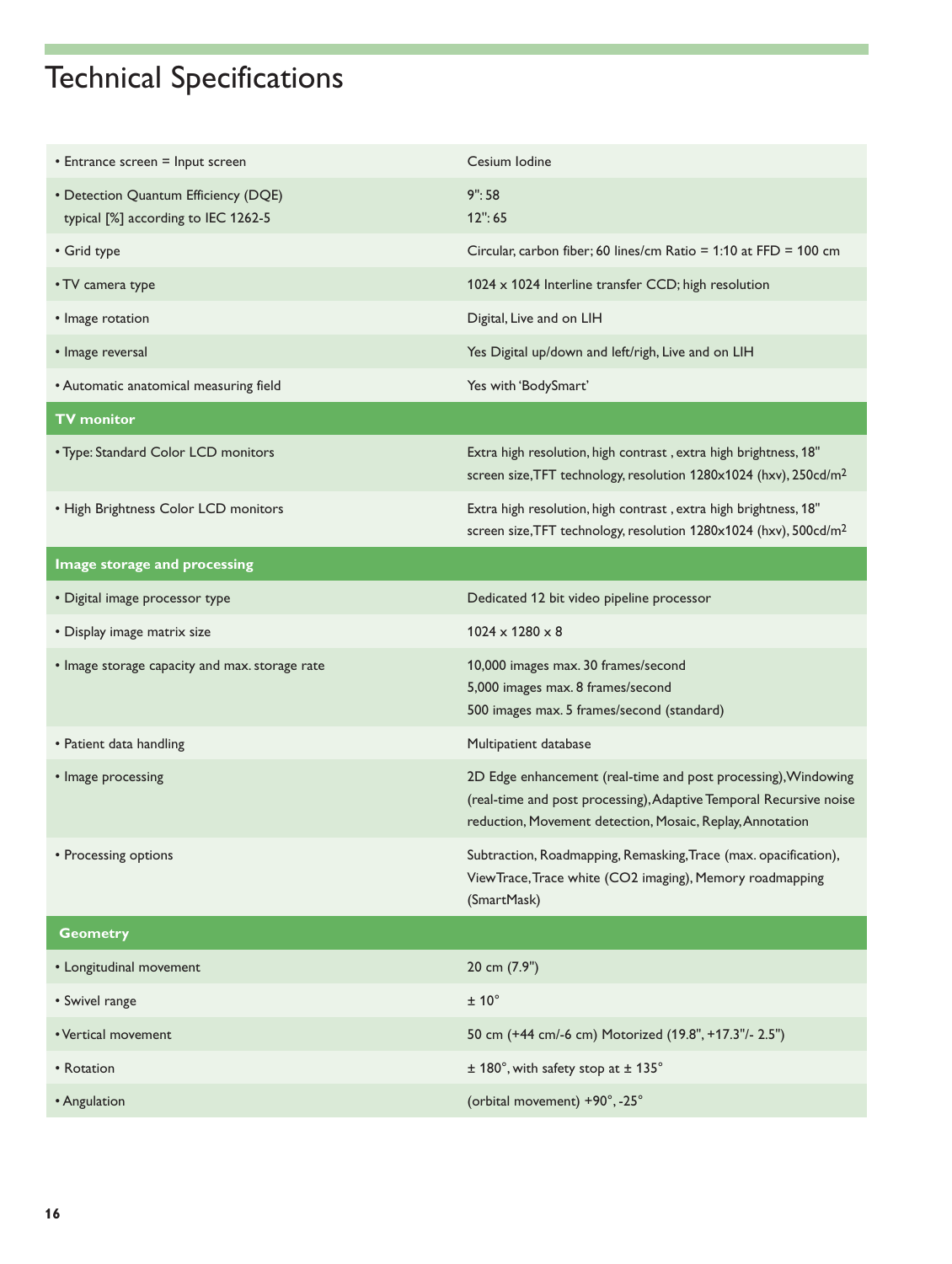| • Angulation                       | (orbital movement) option +90°, -45°      |
|------------------------------------|-------------------------------------------|
| • Source to image distance (SID)   | 99.5 cm (39.2")                           |
| • Free space within C-arc          | 78 cm (30.7")                             |
| • C-arc depth                      | 61 cm (24.0")                             |
| • Brakes for all movements         | Yes, manual                               |
| • Steering                         | rear wheel                                |
| • Parallel movement                | Via rear wheel control                    |
| • Cable deflectors                 | Yes                                       |
| • C-arm stand weight               | 9": 305 kg (672 lb), 12": 310 kg (683 lb) |
| • C-arm stand length               | 9": 193 cm, 12": 193 cm (76")             |
| • C-arm stand width                | 81 cm (31,9")                             |
| • C-arm stand height               | 9": 174 cm (68.5"), 12": 183 cm (72.0")   |
| • Mobile view station depth        | 70 cm (27.6")                             |
| • Mobile view station width        | 91 cm (35.8"), 70 cm with monitors folded |
| • Mobile view station height       | 188 cm (74.0")                            |
|                                    |                                           |
| <b>Power supply</b>                |                                           |
| • Input voltage                    | 110-240 V +/- 10%                         |
| • Frequency                        | 50/60 Hz                                  |
| <b>Options</b>                     |                                           |
| • Laser alignment tool             | Yes                                       |
| • Laser aiming device              | Yes (9"only)                              |
| • Video paper/transparency printer | Yes                                       |
| • Standard DICOM package           | Yes (supports DICOM print, DICOM store)   |
| • Advanced DICOM package           | Yes (incl. MWL, MPPS, SC)                 |
| • Sterile covers                   | Yes                                       |
| • Detachable cassette holder       | Yes                                       |
| • Flat screen LCD monitors         | Yes                                       |
| • Touchscreen                      | Yes                                       |
| • LCD Height adjustment            | Yes (25 cm /10")                          |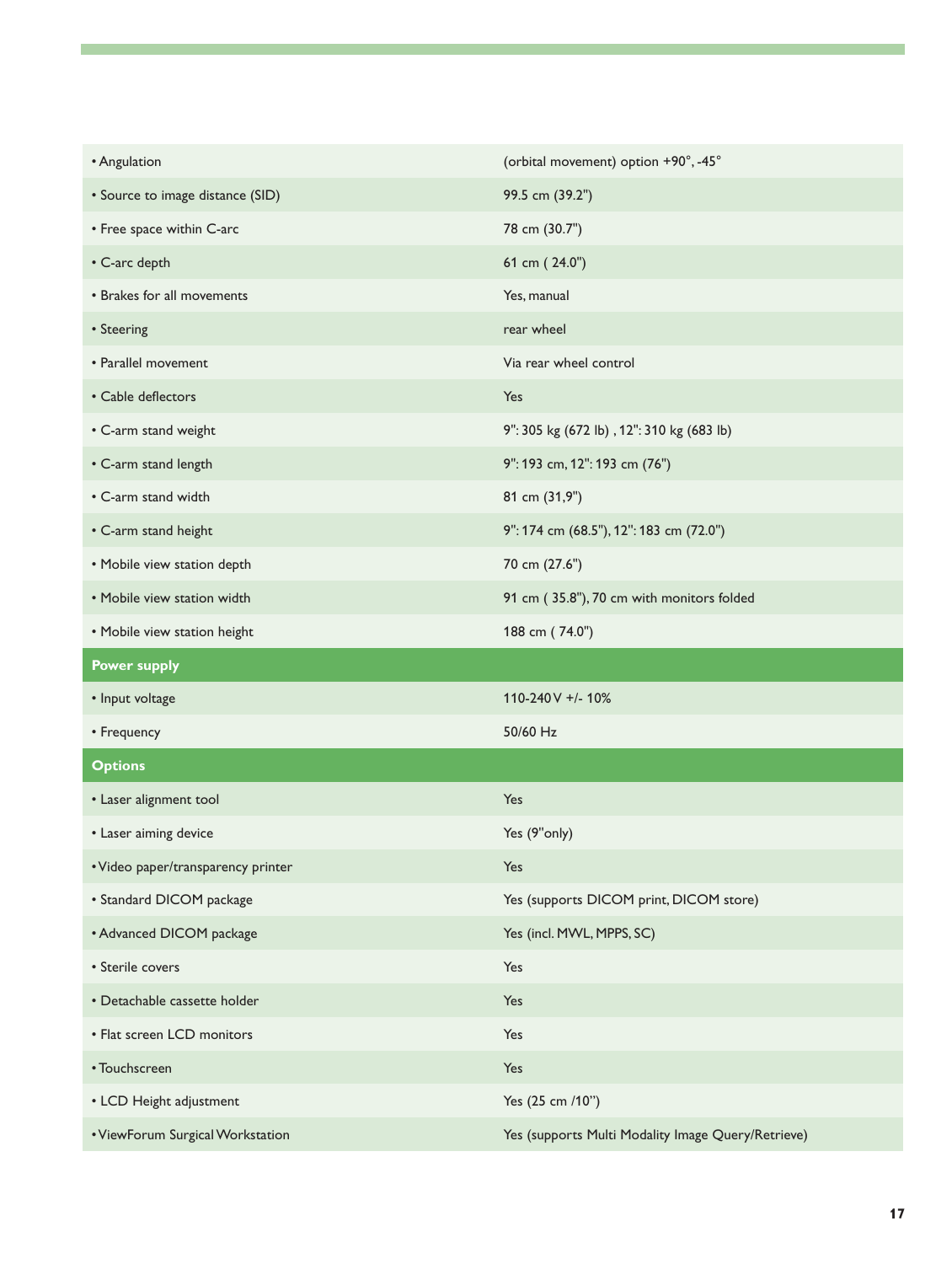# Dimensions BV Pulsera



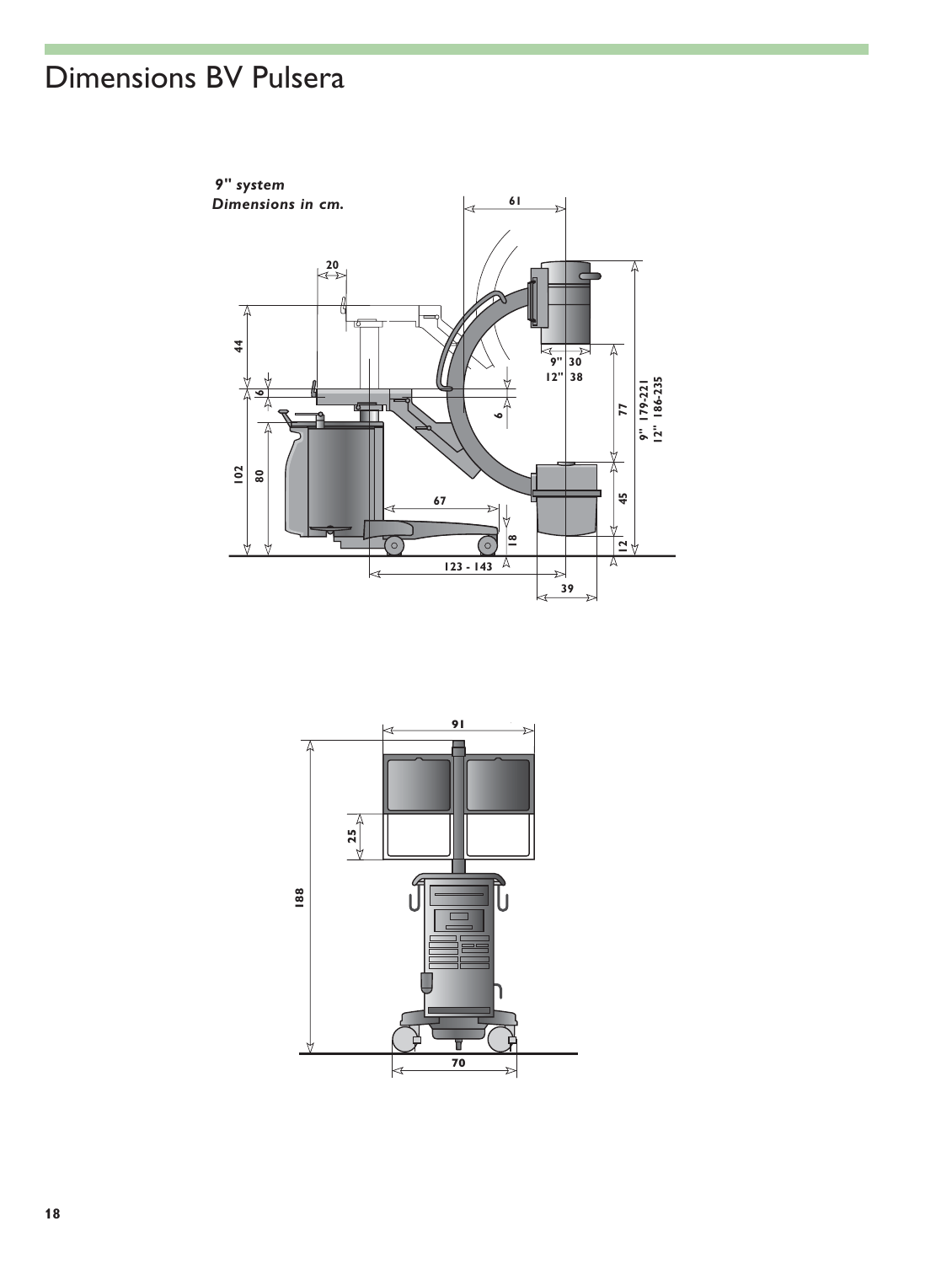